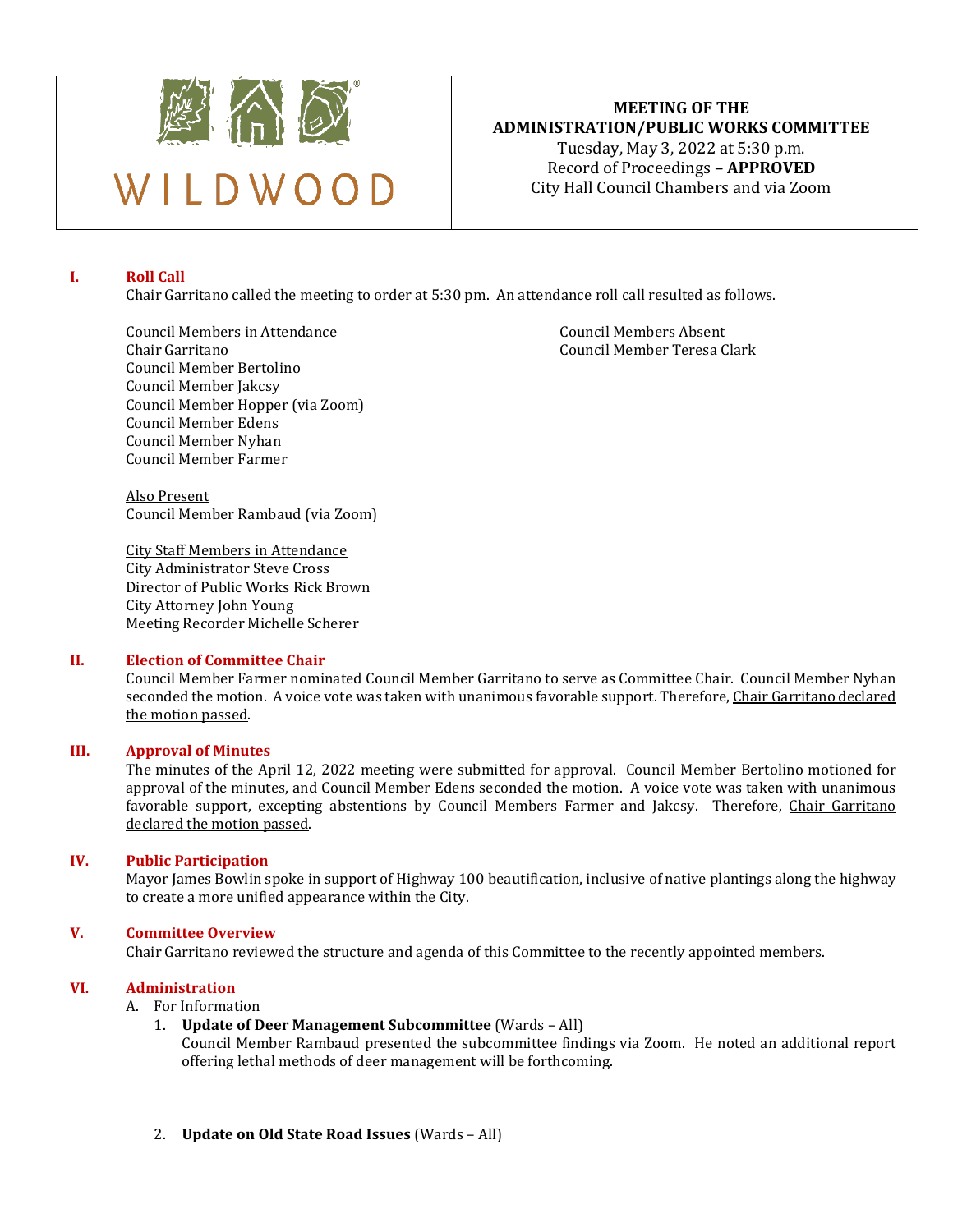City Administrator Cross presented updates on the issues relative to Old State Road to include confirmation from Fairhaven subdivision of decision for no island in their upcoming project, an ongoing speed survey on the southern end of Old State Road and that the Wildwood Precinct (police) are gathering accident data on this roadway in response to a prior public comment. Mayor Bowlin announced the new crosswalk with the City's partnership with St Louis County in an interview with Fox 2 News.

## **3. Update on Electric Vehicle Charging Station in Town Center** (Wards – All)

City Administrator Cross updated the Committee on the potential EV charging station installation within the Town Center area, inclusive of an additional vendor consideration. He noted that upcoming nationwide standardizations may be reason to pause on further commitment to a vendor at this time.

- **4. Update of Accessibility Issues** (Wards All) There was no update due Council Member Clark's absence.
- **5. Review of IT Systems Regarding Ransomware and Other Threats** (Wards All) City Administrator Cross is reviewing vendors and seeking advice from Council Member Hopper.
- B. For Action none

## **VII. Public Works**

A. For Information – none

- B. For Action
	- 1. **Review of Potential Native Prairie Grass Planting Areas** (Wards All)

Discussion included whether to move forward with the Highway 100 beautification as outlined by Mayor Bowlin earlier in this meeting or the Native Prairie Grass Project previously proposed by Council Member Edens, and the budgetary impact of each.

Council Member Farmer motioned for project review by a landscape architect. Council Member Jakcsy seconded the motion.

Then, Council Member Edens motioned for postponement with a second from Council Member Bertolino. This motion was subsequently withdrawn.

Council Member Farmer restated his above noted motion for further project review. A voice vote was taken with unanimous favorable support to return to this discussion upon receipt of additional project review at a future date. Therefore, Chair Garritano declared the motion passed.

## **2. Proposed Strecker Road Crosswalk Improvements** (Wards 2 and 4)

Public Works Director Brown presented a proposal for pedestrian improvements along Strecker Road to include two crosswalks with Rapid Flashing Beacons and a sidewalk.

Discussion included costs, safety issues, alternative locations for flashing beacons and whether the proposal should be forwarded to the Board of Public Safety prior to going to City Council.

Council Member Farmer motioned to recommend to City Council proceeding with the installation of the proposed Strecker Road Crosswalk Improvements, and that the Board of Public Safety can explore further potential benefits/locations for additional Rapid Flashing Beacon installations. Council Member Jakcsy seconded the motion. A voice vote was taken with unanimous favorable support. Therefore, Chair Garritano declared the motion

## 3. **Proposed City-Contractor Agreement with Precision Concrete for Removal of Sidewalk Trip Hazards** (Ward 3)

Public Works Director Brown recommended contracting with Precision Concrete Cutting, Inc. for sidewalk trip hazard removal along four roadways (Vintage Oak Drive, Westhampton Woods Drive, Coach View Lane and a portion of Garden Valley Drive). The company's prior work within the City was complemented. Council Member Jakcsy requested review of the Company's survey work data.

Council Member Nyhan motioned to recommend contracting with Precision Concrete for the removal of sidewalk hazards on the streets designated in their proposal for the contract amount of \$41,262.00. Council